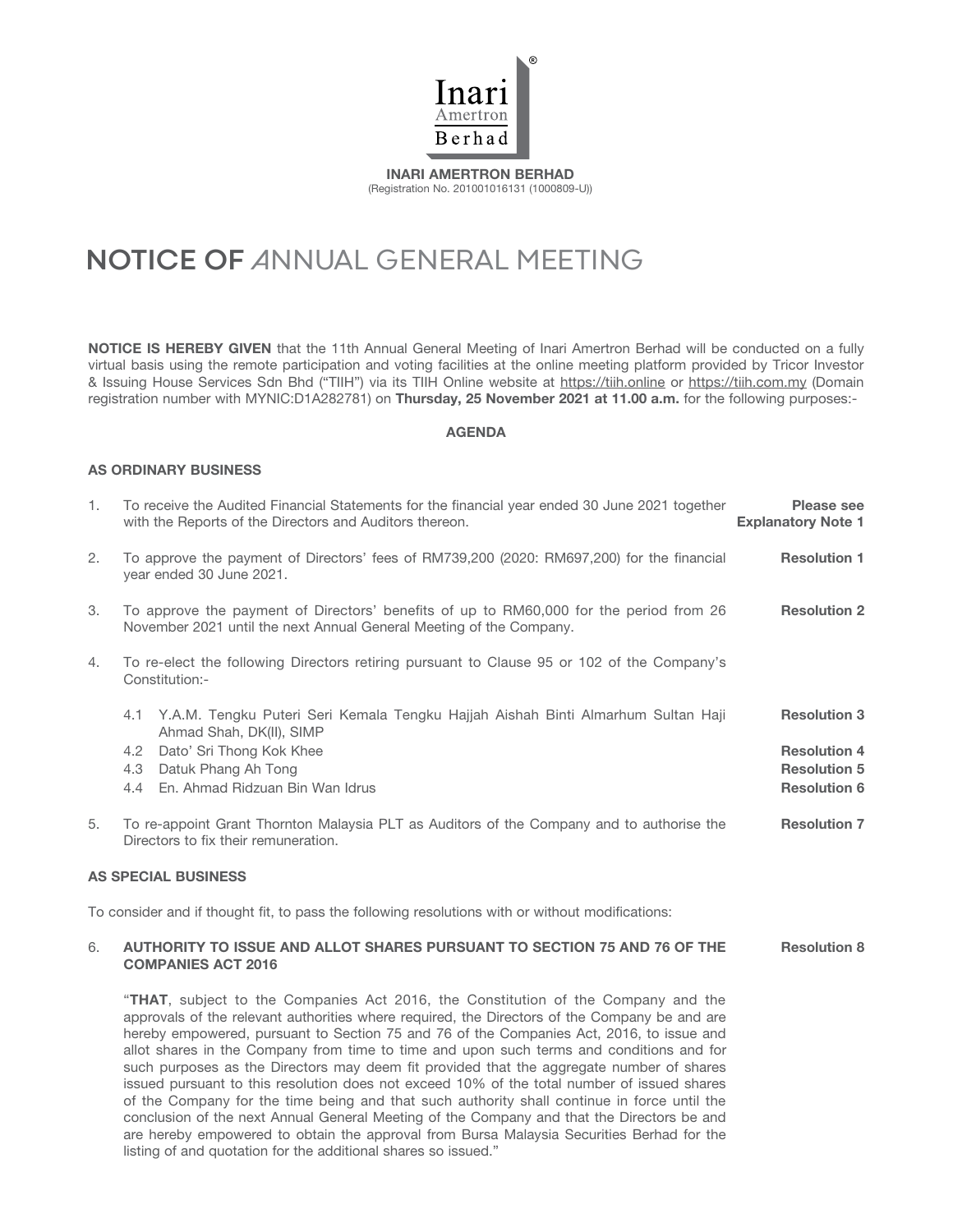# **NOTICE OF** ANNUAL GENERAL MEETING

cont'd

Resolution 9

# 7. PROPOSED SHAREHOLDERS' MANDATE FOR RECURRENT RELATED PARTY TRANSACTIONS OF A REVENUE OR TRADING NATURE ("PROPOSED SHAREHOLDERS' MANDATE")

"THAT, subject to the provisions of the Main Market Listing Requirements of Bursa Malaysia Securities Berhad, approval be and is hereby given to the Company and/or its subsidiary companies to enter into recurrent related party transactions of a revenue or trading nature ("Recurrent Related Party Transactions") as set out in Section 2.3, Part A of the Circular/ Statement to Shareholders dated 25 October 2021, subject to the following:-

- (a) the Recurrent Related Party Transactions are undertaken in the ordinary course of business which are necessary for the day-to-day operations; on arm's length basis, on normal commercial terms which are not more favourable to the related parties than those generally available to the public and are not detrimental to the minority shareholders of the Company;
- (b) disclosure is made in the annual report of the breakdown of the aggregate value of the Recurrent Related Party Transactions conducted during the financial year.

THAT such approval shall continue to be in force until:-

- (i) the conclusion of the next Annual General Meeting ("AGM") of the Company following this AGM at which the Proposed Shareholders' Mandate is passed, at which time it will lapse unless the authority is renewed by a resolution passed at the next AGM;
- (ii) the expiration of the period within which the next AGM is required to be held pursuant to Section 340(2) of the Companies Act, 2016 ("the Act") (but shall not extend to such extension as may be allowed pursuant to Section 340(4) of the Act); or
- (iii) it is revoked or varied by resolution passed by shareholders of the Company in a general meeting,

whichever is the earlier.

AND THAT the Directors of the Company be and are hereby authorized to complete and do all such acts and things (including executing all such documents as may be required) as they may consider expedient or necessary to give effect to the Proposed Shareholders' Mandate."

# 8. PROPOSED RENEWAL OF AUTHORITY FOR THE COMPANY TO PURCHASE ITS OWN **SHARES**

Resolution 10

"THAT, subject to the Companies Act, 2016 ("the Act"), rules, regulations and orders made pursuant to the Act, the Company's Constitution, Main Market Listing Requirements of Bursa Malaysia Securities Berhad ("Bursa Securities") and any other relevant authorities, the Company be and is hereby authorised to purchase such number of ordinary shares in the Company as may be determined by the Directors of the Company from time to time through Bursa Securities upon such terms and conditions as the Directors may deem fit and expedient in the interest of the Company provided that:-

- (i) the maximum number of ordinary shares which may be purchased and held by the Company shall be equivalent to 10% of the total number of issued shares of the Company at the time of purchase;
- (ii) the maximum funds to be allocated by the Company for the purpose of purchasing the ordinary shares shall not exceed the total retained profits of the Company;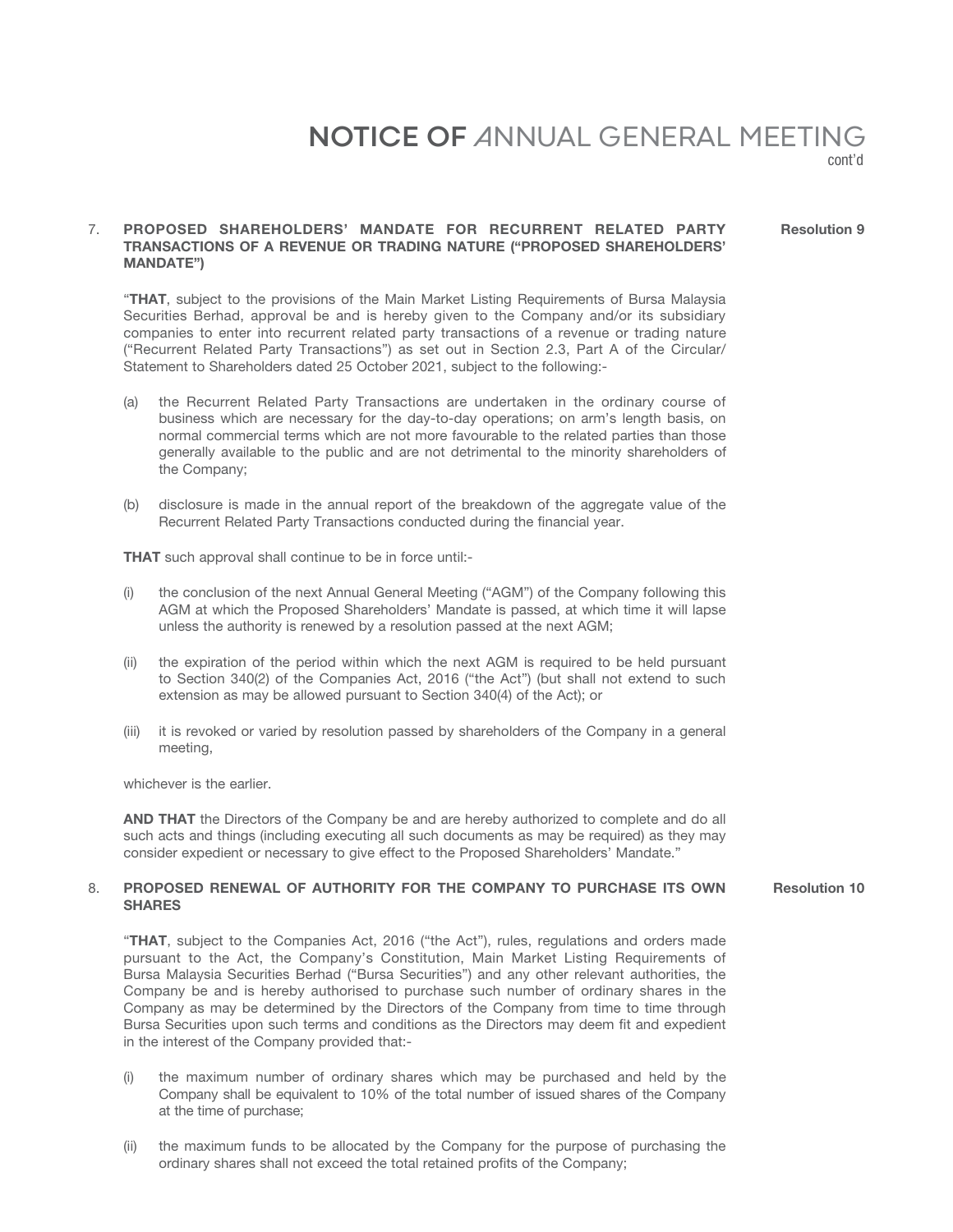# **NOTICE OF** ANNUAL GENERAL MEETING cont'd

- (iii) the authority conferred by this resolution will commence immediately upon the passing of this resolution and will expire at the conclusion of the next Annual General Meeting of the Company following the passing of this resolution (unless earlier revoked or varied by ordinary resolution of the shareholders of the Company in a general meeting) but not so as to prejudice the completion of purchase(s) by the Company before the aforesaid expiry date and, in any event, in accordance with the provisions of the Act, the rules and regulations made pursuant thereto and the guidelines issued by Bursa Securities and any other relevant authorities; and
- (iv) upon completion of the purchase(s) of the ordinary shares by the Company, the Directors of the Company be and are hereby authorised to cancel all the shares so purchased or retain all the shares as treasury shares (of which may be dealt with in accordance with Section 127(7) of the Act) or retain part thereof as treasury shares and cancelling the balance, and in any other manner as prescribed by the Act, rules, regulations and orders made pursuant to the Act and the requirements of Bursa Securities and any other relevant authorities for the time being in force.

AND THAT the Directors of the Company be and are hereby authorised to take all such steps as are necessary or expedient to implement, finalise and give full effect to the purchase(s) of the ordinary shares in the Company with full powers to assent to any conditions, modifications, variations and/or amendments as may be required or imposed by the relevant authorities and to do all such acts and things (including executing all documents) as the Directors may deem fit and expedient in the best interest of the Company."

# 9. PROPOSED RETENTION OF INDEPENDENT NON-EXECUTIVE DIRECTORS

"THAT the following Independent Non-Executive Directors, who have served for a cumulative term of more than nine (9) years, be and are hereby retained and continue to act as Independent Non-Executive Directors of the Company:-

- (i) Y.A.M. Tengku Puteri Seri Kemala Tengku Hajjah Aishah Binti Almarhum Sultan Haji Ahmad Shah, DK(II), SIMP Resolution 11
- (ii) Mr. Foo Kok Siew **Resolution 12**
- 10. To transact any other business of the Company of which due notice shall have been given in accordance with the Company's Constitution and the Companies Act, 2016.

By Order of the Board

Chow Yuet Kuen **Lau Fong Siew** Lau Fong Siew MAICSA 7010284 MAICSA 7045893 SSM Practising Certificate No. 202008002730 SSM Practising Certificate No. 202008002625 Company Secretary **Company Secretary** 

Kuala Lumpur 25 October 2021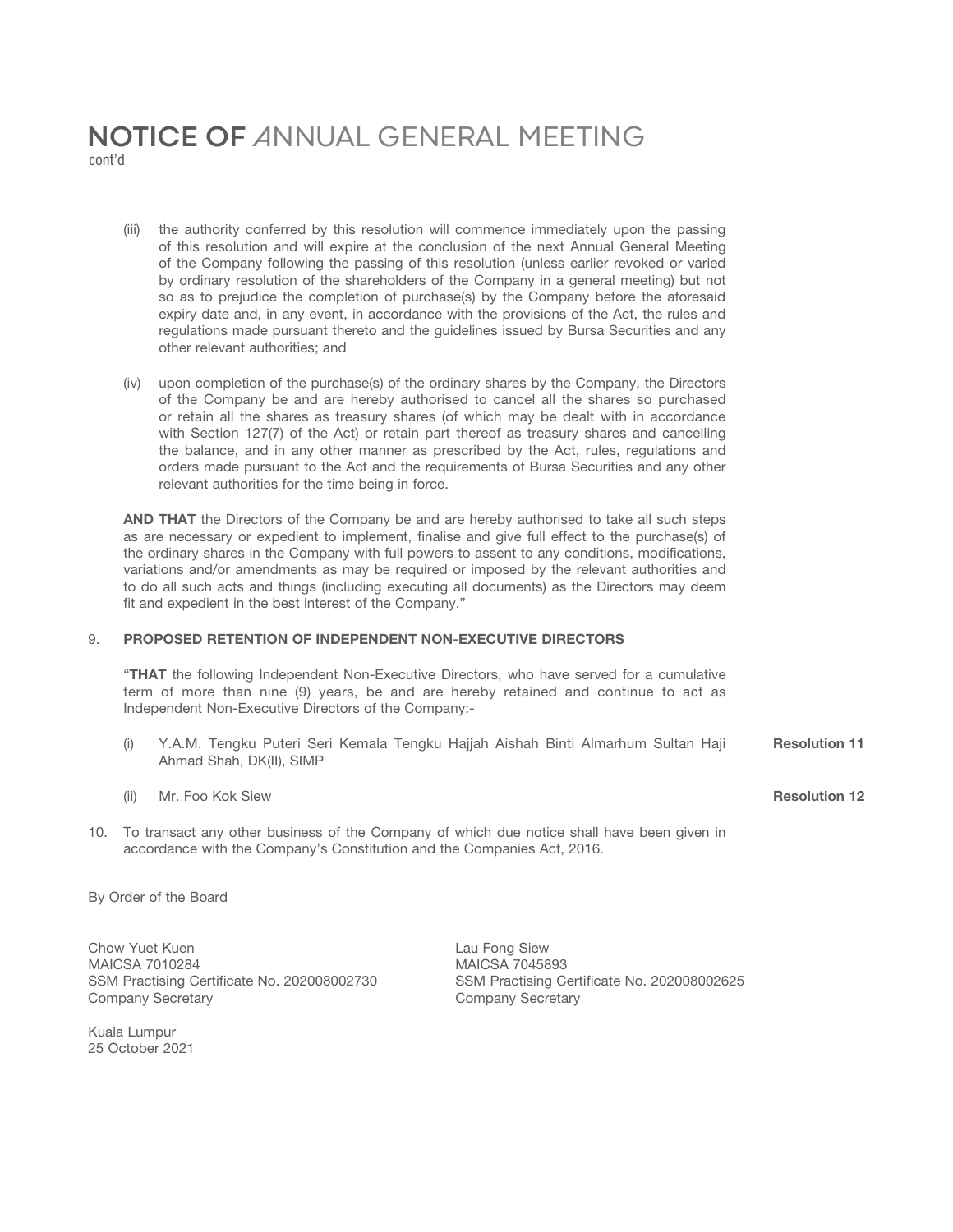# **NOTICE OF** ANNUAL GENERAL MEETING cont'd

*Notes*

- *1. The 11th Annual General Meeting ("AGM") will be conducted on a fully virtual basis through live streaming and online remote voting using Remote Participation and Voting facilities ("RPV"). The Company has appointed Tricor Investor & Issuing House Services Sdn Bhd as the poll administrator for the AGM to facilitate the RPV via TIIH Online website at https://tiih.online.*  Please follow the procedures set out in the Administrative Guide for the AGM which is available on the Company's website at *http://www.inari-amertron.com/2021-11th-agm.asp to register, participate, and vote remotely via the RPV.*
- *2. A member entitled to participate and vote at the meeting via RPV is entitled to appoint not more than two (2) proxies to participate*  and vote in his stead. Where a member appoints more than one (1) proxy, the appointment shall be invalid unless he specifies the *proportion of his shareholdings to be represented by each proxy. A proxy need not be a member of the Company.*
- *3. Where a member is an exempt authorised nominee as defined under the Securities Industry (Central Depositories) Act, 1991 which*  holds shares in the Company for multiple beneficial owners in one securities account ('omnibus account'), there is no limit to the *number of proxies which the exempt authorised nominee may appoint in respect of each omnibus account it holds.*
- *4. The instrument appointing a proxy shall be in writing under the hand of the appointer or his attorney duly authorised in writing or if the appointer is a corporation either under its common seal or under the hand of an officer or attorney duly authorised in writing.*
- *5. The appointment of proxy may be made in a hard copy form or by electronic means in the following manner and must be received by the poll administrator not less than forty-eight (48) hours before the time set for holding the meeting i.e. no later than 23 November 2021 at 11.00 a.m:*
	- *(a) In hard copy form*

 *Submit to Tricor Investor & Issuing House Services Sdn Bhd at Unit 32-01, Level 32, Tower A, Vertical Business Suite, Avenue 3, Bangsar South, No.8, Jalan Kerinchi, 59200 Kuala Lumpur, Malaysia or alternatively, the Customer Service Centre at Unit G-3, Ground Floor, Vertical Podium, Avenue 3, Bangsar South, No.8, Jalan Kerinchi, 59200 Kuala Lumpur, Malaysia.*

- *(b) By electronic form Lodge via TIIH Online website at https://tiih.online by following the procedures provided in the Administrative Guide.*
- *6. A member who has appointed a proxy or authorised representative or attorney to participate in the AGM via RPV must request his/ her proxy or authorised representative or attorney to register himself/herself for RPV at TIIH Online website at https://tiih.online in accordance with the procedures set out in the Administrative Guide.*
- *7. Only members whose names appear in the Record of Depositors as at 16 November 2021 will be entitled to participate or appoint proxy(ies) to participate in his stead in the AGM.*

#### *Explanatory Notes*

#### *1. Audited Financial Statements*

*This agenda item is meant for discussion only as the provision of Section 340(1)(a) of the Companies Act 2016 does not require a formal approval of the shareholders for the Audited Financial Statements. Hence, this agenda item is not put forward for voting.*

### *2. Ordinary Resolution 1 – Directors' Fees*

*The proposed Ordinary Resolution 1, if passed, will authorise the payment of Directors' fees in respect of the financial year ended 30 June 2021 amounting to RM739,200 (2020: RM697,200).* 

#### *3. Ordinary Resolution 2 – Directors' Benefits*

*The benefits payable to the Non-Executive Directors comprise of meeting allowance for attending the Board, Board Committees and general meetings for the period from 26 November 2021 to the next Annual General Meeting in 2022. The meeting allowance is*  estimated based on the number of scheduled and unscheduled meetings and the numbers of Non-Executive Directors involved in *these meetings.*